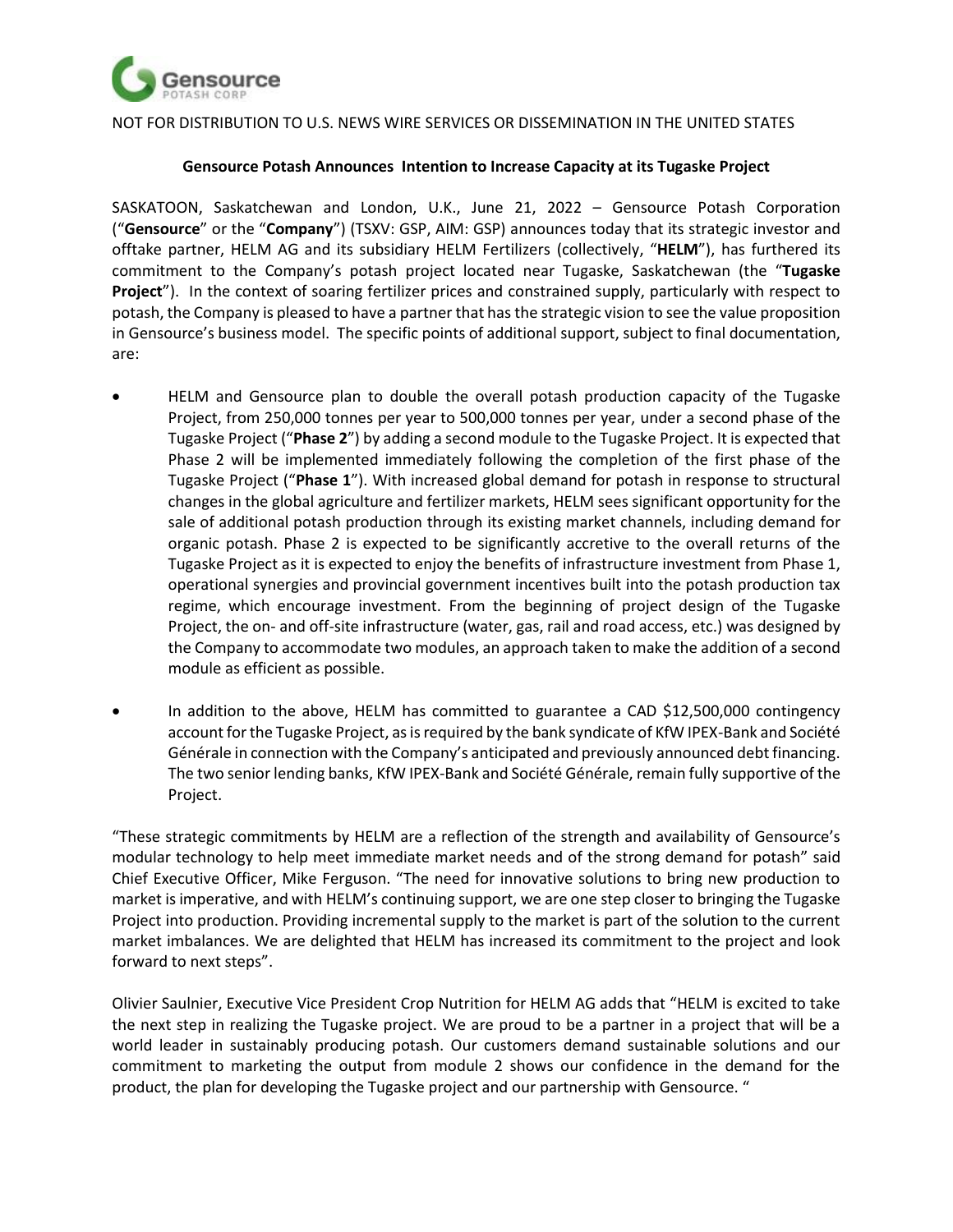

Gensource, together with HELM, continue to advance the Tugaske Project towards full execution through the completion of project financing. Discussions with third-party strategic equity investors are yielding positive results towards proposed refinements to the final capital structure for the Project and for KClean Potash Corporation. As a reminder, KClean Potash Corporation is the joint venture company that will own and deliver the Tugaske Project.

Within the global context of inflation and supply chain disruptions, Gensource, HELM, KfW IPEX-Bank together with Société Générale and third-party equity investors are looking forwards to the completion of the currently underway bridge engineering (announced May 27, 2022). The bridge engineering phase is part of overall detailed project engineering and is a key deliverable for confirming capital costs and operational costs of the project.

The Tugaske Project is designed as an efficient and environmentally sustainable potash production facility and is expected to be a very near-term new supplier to the marketplace - a key advantage for the Tugaske Project in an industry dominated by mega projects that can take up to a decade to reach first production.

Gensource is excited to provide further update details in the near future.

For further information on Gensource Potash, please contact:

| <b>Gensource Potash Corporation</b><br>Mike Ferguson - President & CEO                                  | +1-306-974-6414      |
|---------------------------------------------------------------------------------------------------------|----------------------|
| Strand Hanson Limited (Nominated & Financial Adviser)<br>Ritchie Balmer / Rory Murphy / Charles Hammond | +44 (0) 20 7409 3494 |
| Peel Hunt LLP (Broker)<br>Ross Allister / David McKeown / Georgia Langoulant                            | +44 (0) 20 7418 8900 |
| Camarco (Financial PR)                                                                                  | +44 (0) 20 3757 4997 |

Gordon Poole / Charlotte Hollinshead / Lily Pettifar

For any press enquiries please contact us on gensource@camarco.co.uk

Further information on Gensource Potash Corporation can be found at www.gensourcepotash.ca Follow us on twitter @GensourcePotash

## **About HELM**

HELM is a Hamburg, Germany, based family-owned company established in 1900. HELM is one of the world's largest chemicals marketing companies and committed to providing solutions to its partners worldwide that support a successful transformation to a sustainable economy and society. The company secures access to the world's key markets through its specific regional knowledge and its multinational presence. As a multifunctional marketing organization HELM is active in the chemicals industry, in the crop protection industry, in pharmaceuticals and in the fertilizer industry.

#### **About Gensource**